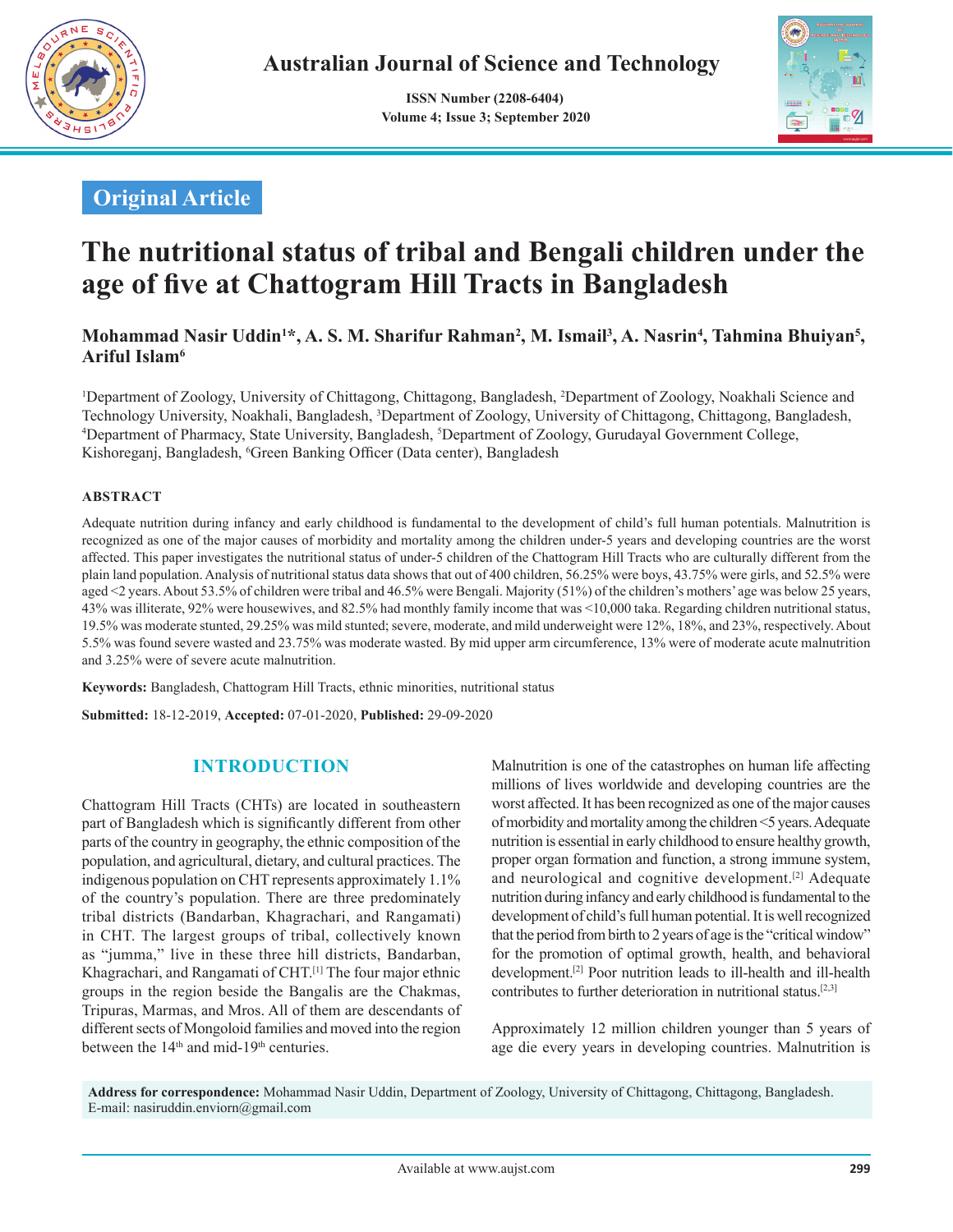prevalent in developing countries and it is the leading causes of death.[1,2] According to FAO report 2010, rates of malnutrition in Bangladesh are among the highest in the world. More than 54% of preschool-age children, equivalent to more than 9.5 million children, are stunted, 56% are underweight and more than 17% are wasted.[5] Bangladesh is a developing country and its economy is growing very fast. However, this development is not equal in every part of the country. CHT is one of the remote areas of the country where all sorts of development activities including education and health-care facilities are hard to reach.

The most commonly collected indicators of nutritional status are the anthropometric measurement of children under-5 years of age. The World Health Organization (WHO) working group's report on measuring the nutritional status of children recommends the use of Z-scores system as they have significant advantages over other approaches.[6] In brief, Z-score indices are linear, sex independent and allow for further computation of summary statistics such as means and standard deviation to directly classify a population's nutritional status.[7] Available evidence shows that mid upper arm circumference (MUAC) is the best (i.e., in terms of age independence, precision, accuracy, sensitivity, and specificity) case detection method for severe and moderate malnutrition and that it is also simple, cheap, and acceptable.[8] To see the nutrition status of under-5 children of a selected area of CHT, this study was conducted.

#### **Objective**

The objective of the study was to assess the nutritional status of under-5 children of selected area of CHT of Bangladesh.

## **MATERIALS AND METHODS**

This cross-sectional study conducted to determine the nutritional status of under-5 children of selected area of CHT. The study was conducted in Ramgarh Upazila Health Complex, Khagrachari and Upazila Health Complex, Matiranga, Khagrachari. The research work was carried out between January 2018 and December 2018. A total of 400 children aged 6 months–5 years reported to the outpatient department were selected on the basis of defined selection criteria. Data were collected by face-to-face interview of the mothers of the children with pre-tested semi-structured questionnaire. Before starting data collection, institutional permission from concerned authorities and informed written consent was taken from the children's parents or legal guardian considering all ethical issues. An electronic weighing scale which was standardized daily with a standard weight was used to measure the weight of the children. A standard height scale was used for measuring height. The WHO recommended height for age Z-score (HAZ) for stunting, weight for age Z-score (WAZ) for underweight, height for weight Z-score (HWZ) for wasting, and MUAC was used to assess the nutritional status of the children's. Data were analyzed using SPSS 21.0.

## **RESULTS**

Out of 400 children, 56.25% were boys, 43.75% were girls, and 52.5% were aged <2 years. About 53.5% of children were tribal and 46.5% were Bengali. Majority 51% of the children's mothers' age was below 25 years, 43% was illiterate, 92% were housewives, and 82.5% had monthly family income that was <10,000 taka [Table 1]. Regarding children nutritional status by HAZ, 19.5% were moderate stunted, 29.25% were mild stunted, by WAZ severe, moderate, and mild underweight were 12%, 18%, and 23%, respectively, by HWZ, 5.5% of children were found severe wasted and 23.75% were moderate wasted and by MUAC, 13% were found moderate acute malnourished and 3.25% were of severe acute malnourished [Table 2].

#### **Table 1: Sociodemographic characteristic of the children (***n***=400)**

| <b>Characteristics</b>       | Frequency | Percentage |       |  |  |
|------------------------------|-----------|------------|-------|--|--|
| Age (months)                 |           |            |       |  |  |
| $6 - 12$                     | 93        | 23.25      | 52.5  |  |  |
| $13 - 24$                    | 117       | 29.25      |       |  |  |
| $25 - 60$                    | 190       |            | 47.5  |  |  |
| <b>Sex</b>                   |           |            |       |  |  |
| <b>Boys</b>                  | 225       |            | 56.25 |  |  |
| Girls                        | 175       |            | 43.75 |  |  |
| Ethnic groups                |           |            |       |  |  |
| Bengali                      | 186       |            | 46.5  |  |  |
| Tribal                       |           |            |       |  |  |
| Marma                        | 78        | 19.5       | 53.5  |  |  |
| Tripura                      | 66        | 16.5       |       |  |  |
| Chakma                       | 45        | 11.25      |       |  |  |
| <b>Mros</b>                  | 25        | 6.25       |       |  |  |
| Mothers age                  |           |            |       |  |  |
| $16 - 25$ years              | 204       |            | 51    |  |  |
| $26 - 35$ years              | 121       |            | 30.25 |  |  |
| 35 and above                 | 75        |            | 18.75 |  |  |
| Mothers education            |           |            |       |  |  |
| Illiterate                   | 172       |            | 43    |  |  |
| Primary                      | 115       |            | 28.75 |  |  |
| Secondary                    | 75        |            | 18.75 |  |  |
| Above secondary              | 38        |            | 9.5   |  |  |
| Mothers occupation           |           |            |       |  |  |
| Housewife                    | 368       |            | 92    |  |  |
| Working                      | 32        |            | 8     |  |  |
| Monthly family income (taka) |           |            |       |  |  |
| Up to 5000                   | 110       | 27.5       | 82.5  |  |  |
| $5001 - 10,000$              | 220       | 55         |       |  |  |
| $\geq 10,001$                | 70        |            | 17.5  |  |  |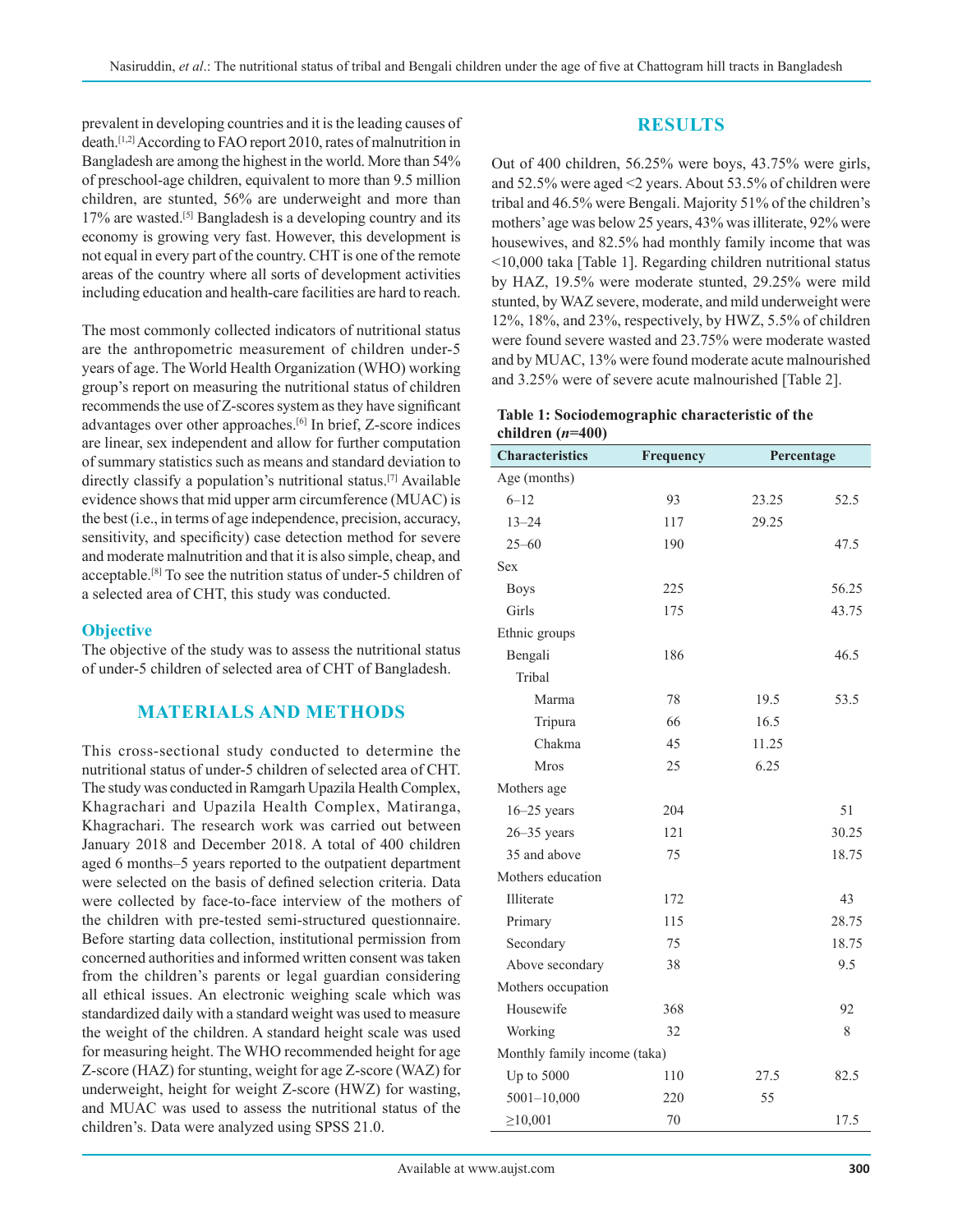| <b>Nutritional status</b>   | Frequency                   |       | Percentage |
|-----------------------------|-----------------------------|-------|------------|
|                             | Height for age Z score      |       |            |
|                             | category (stunting)         |       |            |
| Normal                      | 205                         |       | 51.25      |
| Mild stunting               | 117                         | 29.25 | 48.75      |
| Moderate stunting           | 78                          | 19.5  |            |
|                             | Weight for age Z score      |       |            |
|                             | category (underweight)      |       |            |
| Normal                      | 188                         |       | 47         |
| Mild underweight            | 92                          | 23    | 53         |
| Moderate underweight        | 72                          | 18    |            |
| Severe underweight          | 48                          | 12    |            |
|                             | Height/length for weight Z  |       |            |
|                             | score category (wasting)    |       |            |
| Overweight                  | 28                          |       | 7          |
| Normal                      | 255                         |       | 63.75      |
| Moderate wasting            | 95                          | 23.75 | 29.25      |
| Severe wasting              | 22                          | 5.5   |            |
|                             | Mid upper arm circumference |       |            |
| Normal                      | 335                         |       | 83.75      |
| Moderate acute malnutrition | 52                          | 13    | 16.25      |
| Severe acute malnutrition   | 13                          | 3.25  |            |

| Table 2: Distribution of the children by nutritional |  |  |
|------------------------------------------------------|--|--|
| status $(n=400)$                                     |  |  |

## **DISCUSSION**

In this study, out of 400 children, about 82.5% of parents' monthly family income was below 10,000 taka indicate that our study subjects belong to low socioeconomic status that cannot proper health and nutrition. The present study result revealed that the total prevalence of stunting, underweight, and wasting was 48.75%, 53%, and 29.25%, respectively, of which 19.5%, 12%, and 5.5% of children were moderately stunted, severe underweight, and severe wasted, respectively. These findings indicate that the severity of stunting, underweight, and wasting were in a very high prevalence rate, according to WHO classification<sup>[9]</sup> which confirms that malnutrition is a serious public health problem.<sup>[10]</sup> In a study from India, it was shown that the overall prevalence of underweight, stunting, and wasting was  $63.7\%$ ,  $47.8\%$ , and  $32.7\%$ , respectively.<sup>[11]</sup> Above findings of nutritional status are higher than that of the present study findings which may be due to regional variation and socioeconomical influences.

This study finding regarding prevalence of stunting 48.75% is higher than that national figure,  $[12]$  Which is 33.05% but another study conducted by Rahoman and Biswas;[13] which is consistent with the study<sup>[14]</sup> is CHT showed that the prevalence of stunting was 41.00%. The prevalence of underweight was 53% which is higher that national figure (33.0%) of Bangladesh.[12] This may be due to the study area was remotest and least development area of Bangladesh. A multi-stage cross-sectional study done in Vietnam<sup>[15]</sup> also revealed that the prevalence of underweight was found to be 31.8%. This difference from the present study may be due to variation in characteristics and level of progress. A study conducted by Rahman and Biswas<sup>[13]</sup> in Bangladesh found that 47.0% of children were underweight.<sup>[13]</sup> This finding is inconsistent with the present study findings. In the study, the overall prevalence of wasting was 29.25%. The current finding of wasting is higher than the national figure (14.0%) of Bangladesh.<sup>[12]</sup> This might also be due to the specialty of the study area. A cross-sectional study conducted by Avachat et al.;<sup>[1]</sup> revealed that 15.7% of children were wasted. A cross-sectional community-based survey<sup>[17]</sup> was conducted among  $15,408$  children under-5 years of age in Iran and the rates of stunting, underweight, and wasting were 9.5%, 9.6%, and 8.2%, respectively. These findings are lower than that of the present study finding that might be the socioeconomic difference of two countries. By MUAC, 13% were found moderate acute malnourished and 3.25% were of severe acute malnourished, this finding is consistent with similar studies[12,13] in Bangladesh and a crosssectional study<sup>[18]</sup> in West Bengal of India.

#### **CONCLUSION**

The child growth monitoring is a good indicator of nutritional status of both the individual and the community. The present study revealed a high prevalence of stunting, underweight, and wasting among the under-5 children of CHT. The government, development partners, non-government organization, and experts have to work in concert to improve the basic and effective nutrition interventions to improve nutritional status of under-5 children.

#### **REFERENCES**

- 1. Avachat SS, Phalke VD, Phalke DB. Epidemiological study of malnutrition (under-nutrition) among under five children in a section of rural area. Pravara Med Rev 2009;1:20-2.
- 2. Bisai S, Bose K, Dikshit S. Under-nutrition among slum children aged 3-6 years in Midnapore town, India. Internet J Biol Anthropol 2009;2:26-9.
- 3. Biswas S, Bose K, Mukhopadhyay A. Mid upper arm circumference based under nutrition among Bengalee children of Chapra, West Bengal, India. Iran J Pediatr 2010;20:63-8.
- 4. Food and Agricultural Organization. Nutritional and Consumer Protection: Nutrition Country Profile. Bangladesh: Food and Agricultural Organization; 2010.
- 5. Gorstein J, Sullivan K, Yip R. Issues in the assessment of nutritional status using anthropometry. Bull World Health Organ 1994;72:273-83.
- 6. Hein NN, Kam S. Nutritional status and the characteristics related to malnutrition in children under five years of age in Nghean,